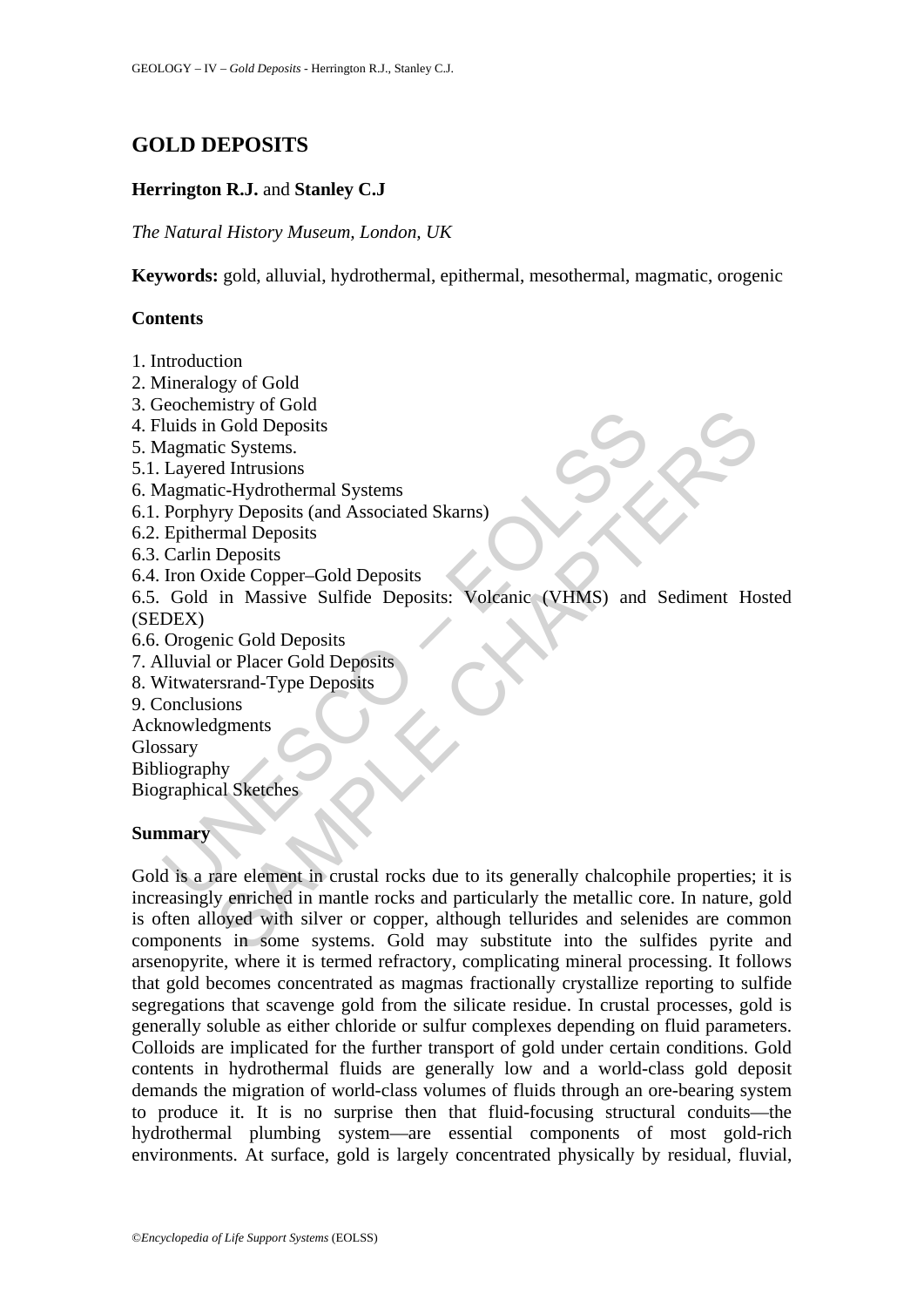and eolian processes, except in extreme weathering conditions. Given these variables, there are six or seven recognized world-class primary gold deposit types—excluding secondary deposits, such as placers. These are:

- 1. orogenic gold deposits
- 2. Carlin-type gold deposits
- 3. epithermal deposits
- 4. porphyry copper-gold deposits
- 5. iron oxide copper-gold deposits
- 6. gold-rich massive sulfide deposits

The seventh type—the Witwatersrand pebble-conglomerate type— may be an ancient alluvial placer, but which others include in the orogenic gold type. In highly saline brines, such as those typical for porphyry systems, gold is transported as a chloride, although fluid boiling in such systems may allow gold to be transported in the vapor phase to form high sulfidation epithermal deposits. Low-sulfidation epithermal deposits and orogenic gold deposits are characterized by low-salinity brines, often with a significant carbonic component, where gold is mobilized as a reduced sulfur complex. The origins of both Carlin-type and iron oxide copper–gold systems are the subject of much debate. Aspects of the genesis of many gold deposits remain unanswered, highlighted by the continued debate into the origins of the gold deposits of the Witwatersrand basin.

### **1. Introduction**

es, such as those typical for porphyry systems, gold is transpo<br>ough fluid boiling in such systems may allow gold to be transpo<br>ough fluid boiling in such systems may allow gold to be transp<br>e to form high sulfidation epit From high sufficial for porphyry systems, gold is transported as a chloud boiling in such systems may allow gold to be transported in the virm high sufficiation epithermal deposits. Low-sulfiddino picthermal deposites in t Gold is considered to be a rare metal since, on average, the earth contains less than onethird of a gram of gold for each tonne of its mass. The earth's metallic core is enriched in gold relative to this average value, while the earth's crust, which makes up the continents and the ocean floors, contains an average of only 0.005 g of gold for each tonne of rock. At this concentration, it would require all the gold from at least 2000 tonnes of average crust to make a 10 g wedding ring. Such minute concentrations are present as isolated atoms of gold distributed as impurities in the minerals that make up the rock. However, in very localized places gold is found in concentrated amounts or deposits where it can be profitably extracted by mining. Gold may be considered the most biocompatible of all elements since it appears not to be implicated in any harmful reactions or catalysis within animal bodies.

Gold is also present in our oceans in trace quantities. The actual concentration is in the order of 20 μg of gold per liter of seawater, which, considering there are over  $1x10^{21}$  L of seawater, means that the oceans contain over 20 million tonnes of gold. At a typical gold price of around US\$300 per troy ounce (31 g) this makes the sea worth US\$2 $x10^{14}$ in gold value alone. However, a cost-effective method for recovering this gold from seawater has yet to be devised.

| Oceanic crust     | 0.007–0.005 grams per tonne (g $t^{-1}$ ) |
|-------------------|-------------------------------------------|
| Continental crust | $0.005 - 0.003$ g t <sup>-1</sup>         |
| Slates and shales | $0.004$ g t <sup>-1</sup>                 |
| Conglomerates     | $0.03$ g t <sup>-1</sup>                  |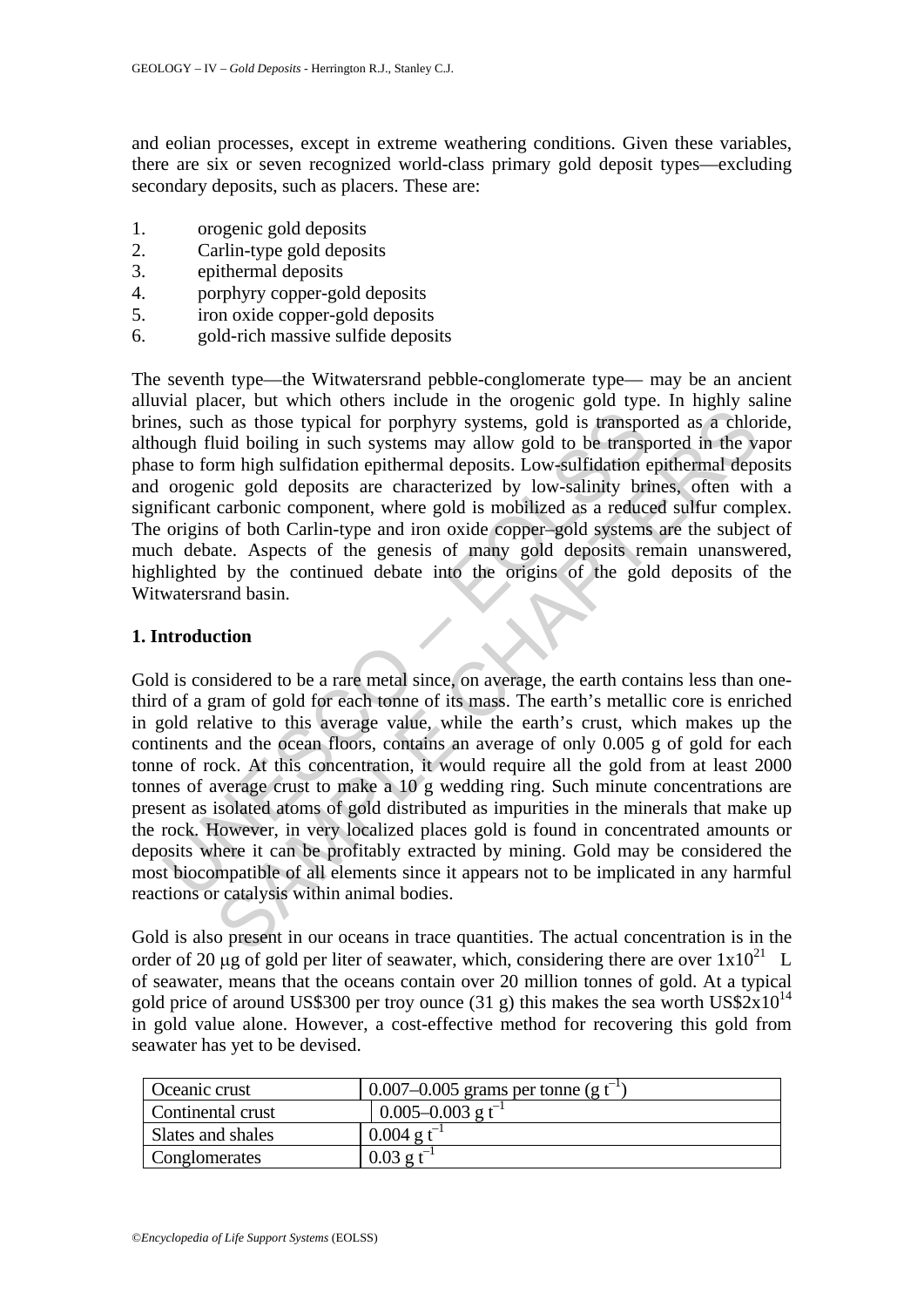| Coal measures | up to 2.1 g $t^{-1}$             |
|---------------|----------------------------------|
| Mantle        | $0.001 - 0.04$ g t <sup>-1</sup> |
| Earth's core  | between 0.4 and 2.5 g $t^{-1}$   |
| Seawater      | $0.000012$ g t <sup>-1</sup>     |

Table 1: Average values for gold on the earth (various sources)

Gold ore deposits are found in rocks throughout the earth's geological history, from the earliest Precambrian—more than 3.1 billion years old—to the present. Gold deposits can still be seen today forming in some active geothermal areas. There are six "worldclass" settings for magmatic-hydrothermal gold deposits:

- 1. orogenic gold deposits
- 2. Carlin-type gold deposits
- 3. epithermal deposits
- 4. porphyry copper-gold deposits
- 5. iron oxide copper-gold deposits
- 6. gold-rich massive sulfide deposits.

| ī.                        | orogenic goiu deposits                                                                  |                   |                       |                               |  |  |  |  |  |
|---------------------------|-----------------------------------------------------------------------------------------|-------------------|-----------------------|-------------------------------|--|--|--|--|--|
| 2.                        | Carlin-type gold deposits                                                               |                   |                       |                               |  |  |  |  |  |
| 3.                        | epithermal deposits                                                                     |                   |                       |                               |  |  |  |  |  |
| 4.                        | porphyry copper-gold deposits                                                           |                   |                       |                               |  |  |  |  |  |
| 5.                        | iron oxide copper-gold deposits                                                         |                   |                       |                               |  |  |  |  |  |
| 6.                        | gold-rich massive sulfide deposits.                                                     |                   |                       |                               |  |  |  |  |  |
|                           |                                                                                         |                   |                       |                               |  |  |  |  |  |
|                           | Nevertheless, more than 35% of the world's gold historically has been sourced from the  |                   |                       |                               |  |  |  |  |  |
|                           | Witwatersrand region of South Africa, from coarse clastic sediments of Archean age;     |                   |                       |                               |  |  |  |  |  |
|                           |                                                                                         |                   |                       |                               |  |  |  |  |  |
|                           | these deposits are still of highly controversial origin and may form a deposit class of |                   |                       |                               |  |  |  |  |  |
| their own.                |                                                                                         |                   |                       |                               |  |  |  |  |  |
|                           |                                                                                         |                   |                       |                               |  |  |  |  |  |
| Deposit name,<br>location | <b>Class</b>                                                                            | Age               | <b>Contained gold</b> | <b>Grades</b>                 |  |  |  |  |  |
| Witwatersrand             | Conglomerate-hosted,                                                                    | Archaean          | $>45000$ tonnes       | $>$ 5g t <sup>-1</sup>        |  |  |  |  |  |
| , South Africa            | paleoplacer/orogenic                                                                    |                   |                       |                               |  |  |  |  |  |
| Muruntau,                 | Orogenic gold, thermal                                                                  | Permo-            | $>3400$ tonnes        | $3 g t^{-1}$                  |  |  |  |  |  |
| Tien<br>Shan,             | aureole gold                                                                            | Carboniferous     |                       |                               |  |  |  |  |  |
| Uzbekistan                |                                                                                         |                   |                       |                               |  |  |  |  |  |
| Timmins                   | Orogenic gold, Archaean                                                                 | Archaean          | 1990 tonnes           | 6.6 g t <sup>-1</sup>         |  |  |  |  |  |
| District,                 |                                                                                         |                   |                       |                               |  |  |  |  |  |
| Canada                    |                                                                                         |                   |                       |                               |  |  |  |  |  |
| Carlin-Gold-              | Sediment-hosted gold                                                                    | U.<br>Cretaceous- | 1900 tonnes           | $1.5 - 4.3$ g t <sup>-1</sup> |  |  |  |  |  |
| Quarry-<br>Goldstrike,    |                                                                                         | Tertiary          |                       |                               |  |  |  |  |  |
| NV, USA                   |                                                                                         |                   |                       |                               |  |  |  |  |  |
| Grasberg, Irian           | Porphyry Cu-Au                                                                          | Pliocene          | 1500 tonnes           | $1.2 g t^{-1}$                |  |  |  |  |  |
| Jaya,                     |                                                                                         |                   |                       |                               |  |  |  |  |  |
| Indonesia                 |                                                                                         |                   |                       |                               |  |  |  |  |  |
| Lihir<br>Island,          | Porphyry-epithermal                                                                     | Pleistocene       | 1350 tonnes           | $2.8 g t^{-1}$                |  |  |  |  |  |
| <b>PNG</b>                |                                                                                         |                   |                       |                               |  |  |  |  |  |
| Bingham, UT,              | Porphyry Cu-Mo-Au                                                                       | U. Eocene         | $>1200$ tonnes        | ~0.45 g t <sup>-1</sup>       |  |  |  |  |  |
| <b>USA</b>                |                                                                                         |                   |                       |                               |  |  |  |  |  |
| Mile,<br>Golden           | Orogenic gold, Archaean                                                                 | Archaean          | 1200 tonnes           | $>10 g t^{-1}$                |  |  |  |  |  |
| Kalgoorlie,<br>Australia  |                                                                                         |                   |                       |                               |  |  |  |  |  |
| Las Medulas,              | Palaeoplacer                                                                            | Miocene           | 960 tonnes            | $\sim$ 1 g t <sup>-1</sup>    |  |  |  |  |  |
| Galicia, Spain            |                                                                                         |                   |                       |                               |  |  |  |  |  |
| Kumtor,<br>Tien           | Orogenic gold thermal                                                                   | Permo-            | 715 tonnes            | 3.6 g $t^{-1}$                |  |  |  |  |  |
| Shan,                     | aureole gold                                                                            | Carboniferous     |                       |                               |  |  |  |  |  |
|                           |                                                                                         |                   |                       |                               |  |  |  |  |  |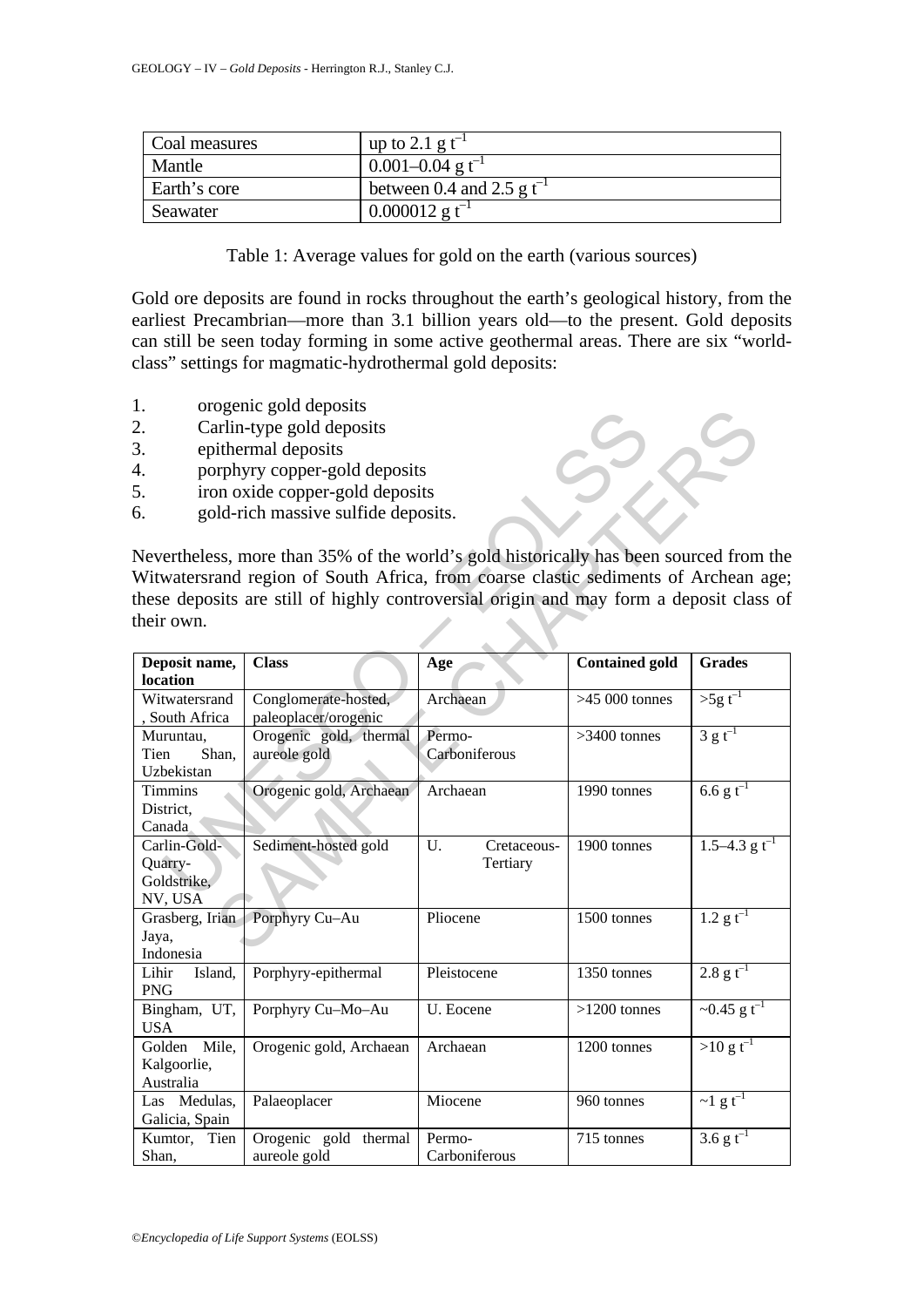| Kygyzstan                |                           |               |                   |                           |
|--------------------------|---------------------------|---------------|-------------------|---------------------------|
| Far<br>South             | Porphyry Cu-Au            | Miocene       | 700 tonnes        | 1.33 g t <sup>-1</sup>    |
| the<br>East.             |                           |               |                   |                           |
| Philippines              |                           |               |                   |                           |
| Pueblo Viejo,            | Epithermal,<br>high       | Cretaceous    | 544 tonnes        | $1.98 g t^{-1}$           |
| Dominican                | sulfidation               |               |                   |                           |
| Republic                 |                           |               |                   |                           |
| La<br>Bajo<br>de         | Porphyry Cu-Au            | Miocene       | 450 tonnes        | $0.63$ g t <sup>-1</sup>  |
| Alumbrera,               |                           |               |                   |                           |
| Argentina                |                           |               |                   |                           |
| Salobo, Brazil           | Iron oxide copper-gold    | Proterozoic   | 410 tonnes        | $0.52$ g t <sup>-1</sup>  |
| Bulyanhulu,              | Orogenic gold, Archaean   | Archaean      | $>350$ tonnes     | $12 g t^{-1}$             |
| Tanzania                 |                           |               |                   |                           |
| Mine,<br>Horne           | Gold-rich VMS             | Archaean      | 330 tonnes        | $5.9 g t^{-1}$            |
| Abitibi,                 |                           |               |                   |                           |
| Canada                   |                           |               |                   |                           |
| Cesmeh,<br>Sar           | Porphyry Cu-Au            | Miocene       | 330 tonnes        | $0.27 g t^{-1}$           |
| Iran                     |                           |               |                   |                           |
| Bousquet-La              | Gold-rich VMS deposit     | Archaean      | 310 tonnes        | 7.7 $g t^{-1}$            |
| Ronde,                   |                           |               |                   |                           |
| Quebec,                  |                           |               |                   |                           |
| Canada                   |                           |               |                   |                           |
| Olympic Dam,             | Iron oxide copper-gold    | Proterozoic   | $>300$ tonnes     | $0.5$ g t <sup>-1</sup>   |
| South                    |                           |               | (1200)<br>Au<br>ŧ |                           |
| Australia                |                           |               | resource)         |                           |
| Homestoke,               | Iron-formation host       | Proterozoic   | 300 tonnes        |                           |
| SD, USA                  |                           |               |                   |                           |
| Porgera, PNG             | Alkalic intrusion-related | Miocene       | 300 tonnes        | $3.7 g t^{-1}$            |
|                          | mesothermal               |               |                   |                           |
| Round                    | Epithermal,<br>low        | Oligocene     | 300 tonnes        | $1.5 g t^{-1}$            |
| Mountain,                | sulfidation               |               |                   |                           |
| NV, USA                  |                           |               |                   |                           |
| El Indio, Chile          | Epithermal,<br>high       | Miocene       | 295 tonnes        | 4.4 g t <sup>-1</sup>     |
|                          | sulfidation               |               |                   | $10 g t^{-1}$             |
| Emperor, Fiji            | Epithermal,<br>low        | Pliocene      | 270 tonnes        |                           |
|                          | sulfidation               |               |                   |                           |
| Hishikari,               | Epithermal,<br>low        | Pleistocene   | 250 tonnes        | $25 g t^{-1}$             |
| Japan                    | sulfidation               |               |                   | $0.8 g t^{-1}$            |
| Gai,<br>Urals,<br>Russia | <b>VMS</b> deposit        | U. Devonian   | 240 tonnes        |                           |
| Chelopech,               | Epithermal,<br>high       | U. Cretaceous | 180 tonnes        | 5.3 g t <sup>-1</sup>     |
| Bulgaria                 | sulfidation               |               |                   |                           |
| Nambija,                 | Skarn Au                  | Jurassic      | 155 tonnes        | $15-30$ g t <sup>-1</sup> |
| Ecuador                  |                           |               |                   |                           |
|                          |                           |               |                   |                           |

Note:  $g t^{-1} =$  grams per tonne.

# Table 2: Selected gold deposits to illustrate productivity of diverse geological associations

Gold is an intrinsic component of the earth's metallic core (see Table 1) and is enriched in the mantle. Melts derived from the mantle can have above-average gold content; given favorable ascent and evolution gold may become even more enriched in late melts or immiscible sulfide melts. Many sulfide deposits formed by igneous processes from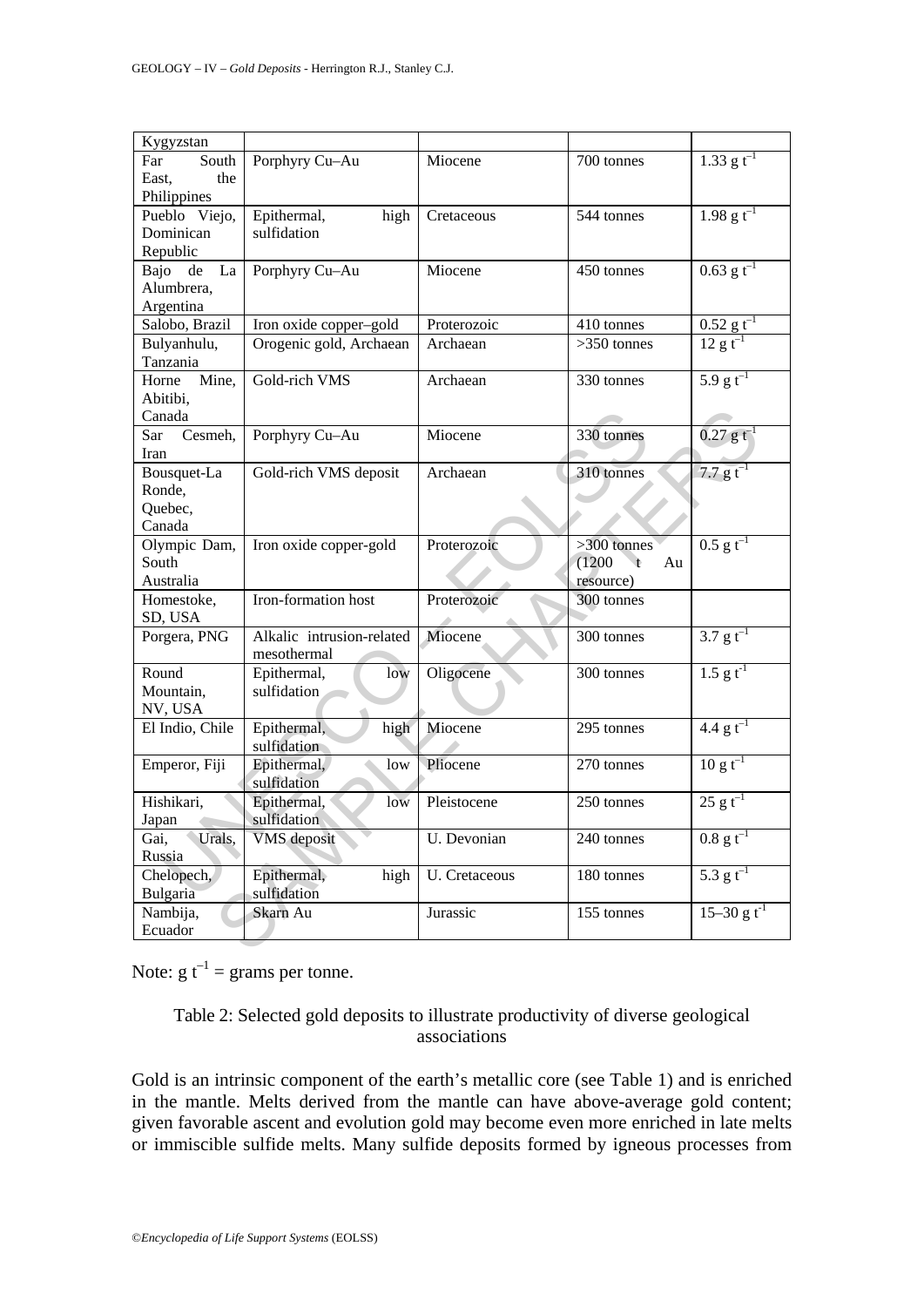deep-sourced melts are enriched in gold. Closer to the earth's surface, gold is enriched by a further two mechanisms. Because of the resistant nature of gold during weathering, gold survives the process of rock erosion at the surface and can become mechanically concentrated into "placer" or alluvial deposits. The other method of gold concentration is through hydrothermal activity, where gold is mobilized from its primary site in rockforming minerals or early discrete phases and then precipitated from solution into a new phase.

-

- -
- -

# TO ACCESS ALL THE **17 PAGES** OF THIS CHAPTER, Visit: http://www.eolss.net/Eolss-sampleAllChapter.aspx

#### **Bibliography**

Thmompson, J.F.H., Sillitoe, R.H., Baker, T., Lang, J.R. & Mortensen, J.K., . (1999). Intrusion-related gold deposits*. Special Issue: Mineralium Deposita* **34**(4). [Thematic issue outlining new concepts on the magmatic link to gold deposits.]

Keays, R.R., Ramsay, W.R.H. & Groves, D.I. (eds.). (1988). The geology of gold deposits: the perspective in 1988. *Economic Geology: Monograph 6*, 667pp.. [Collection of key papers arising from the Gold '88 conference in Brazil.]

Foster R.P. (ed.) (1993). *Gold Metallogeny and Exploration*, 432pp. London: Chapman and Hall. [This provides syntheses written by internationally acknowledged geoscientists.]

**TO ACCESS ALL THE 17 PAGES OF THIS CHA**<br>Visit: http://www.eolss.net/Eolss-sampleAllChapte<br>iography<br>ompson, J.F.H., Sillitoe, R.H., Baker, T., Lang, J.R. & Mortensen, J.K., . (1<br>deposits. *Special Issue: Mineralium Deposit* **CO ACCESS ALL THE 17 PAGES OF THIS CHAPTER,**<br>
Visit: http://www.colss.net/Eolss-sampleAllChapter.aspx<br>
J.F.H., Silitoe, R.H., Baker, T., Lang, J.R. & Mortensen, J.K., (1999). Intrusion-re<br>
Special Issue: Mineralium Deposi Hagemann S.G. and Brown P.E. (eds.) (2000). Gold in 2000*. Reviews in Economic Geology* **13**, 501–551. [Modern review volume containing invited papers of current geological models for gold-deposit formation.]

Hedenquist J.W., Izawa E., Arribas A., and White N.C. (1996). Epithermal gold deposits: Styles, characteristics, and exploration*. Society of Resource Geology Special Publication No. 1*. [Gives definitions of epithermal deposits, conceptual models, and case histories.]

Herrington R.J. and Wilkinson J.J. (1993). Colloidal gold and silica in mesothermal vein systems*. Geology* **21**, 539–542. [Paper suggesting that colloidal gold transport, indicated as likely in epithermal systems, may be favored in certain conditions at elevated temperatures and pressures.]

Herrington R.J., Stanley C.J., and Symes R.F. (1999). *Gold,* 65pp. London: Natural History Museum. [A source of basic information on gold, its properties, genesis, and uses.]

Hitzman M.W, Oreskes N., Einaudi M.T. (1992). Geological characteristics and tectonic setting of Proterozoic iron oxide (Cu-U-Au-REE) deposits. *Precambrian Research* **58**, 241–287. [Paper outlining the features of a newly identified class of deposit with some gold-rich examples.]

Sillitoe R.H. and Bonham, H.F., Jr. (1990). Sediment-hosted gold deposits: distal products of magmatichydrothermal systems*. Geology* **18**(2), 157–161. [First paper to link the occurrence of large sedimenthosted gold deposits with porphyry systems.]

Ulrich T., Guenther D., and Heinrich C.A. (1999). Gold concentrations of magmatic brines and the metal budget of porphyry copper deposits*. Nature* **399**(6737), 676–679. [Paper indicating the possibility of gold transport in the vapor phase in hydrothermal systems.]